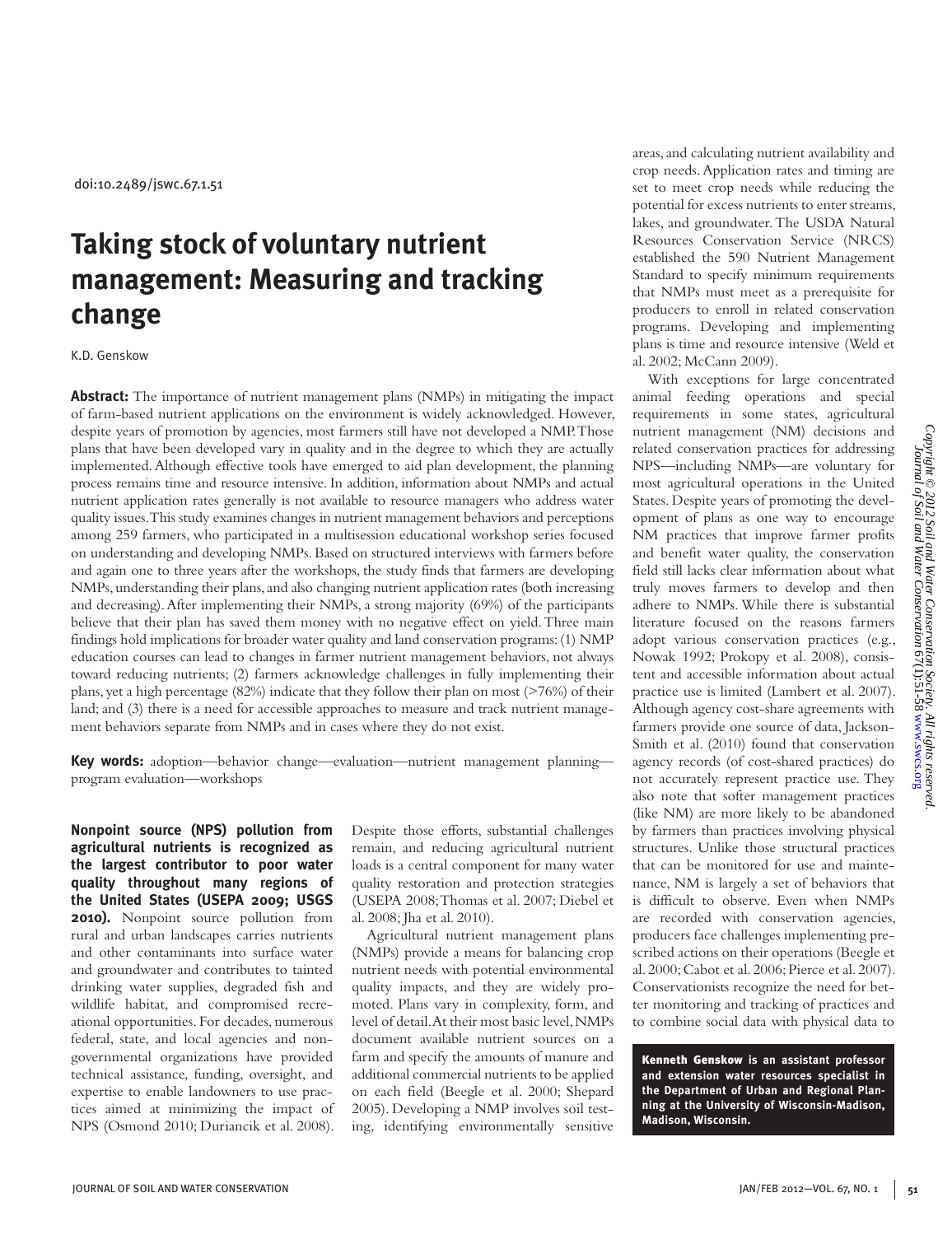better understand impacts on environmental conditions (Ambs 2007; Jackson-Smith et al. 2010; Lambert et al. 2007; Nowak and Cabot 2004; Sylvester and Redman 2007).

Maryland's experience with mandatory planning suggests one model for systematically measuring and tracking NMP development and implementation. Prompted by NPS impacts in the Chesapeake Bay, the Maryland Water Quality Improvement Act of 1998 requires NMPs and annual reports for all farmers in the state. As of 2010, Maryland has achieved a 99.9% compliance rate for farms submitting plans (5,722 operations; 0.5 million ha [1.3 million ac]) (MDA 2011). Beyond tracking submission, Maryland conducts an intensive auditing program that employs agency staff to review approximately 400 plans each year for consistency with implementation requirements; reviews in 2010 found 62% of those plans in compliance for the initial audit (MDA 2011).

In contrast, Wisconsin's agricultural performance standards and prohibitions also require all producers to develop and implement NMPs, but the requirement is only enforceable if farmers are offered 70% cost sharing (Wisconsin Administrative Code NR151). With nearly 3.6 million ha (8.9 million ac) of harvested cropland and more than 54,000 operations (USDA NASS 2009), limited cost-share resources effectively make Wisconsin's program voluntary for most operations. Wisconsin also has limited resources available to track and review plans and relies primarily on county conservation agencies and private-sector planners reporting NMPs to the state. Additionally, Wisconsin annually assembles a team of public and private NM specialists to review the quality of an intentional sample of NMPs for compliance with state requirements. For over a decade, the review has highlighted strengths and deficiencies in the quality of those plans, such as extent of soil testing, fields meeting tolerable soil loss, and more recently, protection of concentrated flow areas (WDATCP 2010). However, estimates from 2010 state that only 15% of Wisconsin's harvested land is covered by NMPs, with no clear estimate of the percentage of actual farm operations and no consistent data for the remaining 85% of Wisconsin farmland (WDATCP 2010).

Wisconsin's estimates of low NMP use underscore the challenge of understanding NM practices on the vast majority of farmland and reinforce the need for additional information. Individual state water quality programs vary in their capacities to monitor NM where required on permitted operations, let alone for voluntary actions. Even so, federal and state laws direct US Environmental Protection Agency and state agencies to address NPS challenges and to encourage NMP use and nutrient reduction strategies where appropriate. With voluntary programs remaining the dominant policy approach for addressing NPS pollution and agricultural NM, there is a clear need to learn from initiatives promoting NM planning. Understanding the impacts of those voluntary program initiatives and using that understanding to improve program design and delivery remain significant policy and conservation challenges (Mickwitz and Birnbaum 2009; Wilbanks and Stern 2002; Genskow and Wood 2009). Those challenges are magnified in the current environment of increasing demands for accountability regarding conservation and water quality funding and continuing interest in numeric nutrient standards and the role of agricultural NM in nutrient trading and watershed restoration plans.

This study helps address the dual challenges of understanding use of NM practices and the impacts of training programs that seek to improve those practices. The purpose of this study is to identify behavioral changes and perceived impacts of NM among farmers following their participation in a NM educational workshop program. This article outlines the data collection and analysis methods used to identify changes, highlights characteristics of participants' agricultural operations, presents results of pre- and postcomparisons, and discusses implications for soil and water quality management efforts.

### Materials and Methods

This study involved pre- and postworkshop interviews with Wisconsin farmers using a structured-interview questionnaire intended to document NM understanding and behavior. Interview questionnaires included farm-level questions regarding NM–related practices, focusing on commercial fertilizer and manure applications, crop rotations, manure and legume crediting, and related activities. Responses allow calculations for estimates of application rates for nitrogen (N) and phosphorus (as phosphate  $[P_2O_5]$ ). The questionnaire also documents livestock and other general farm characteristics, as well

as farmer perceptions about NMPs, including perceived barriers to implementation and impacts on farm operations and water quality.

The workshops utilized the Wisconsin Nutrient Management Farmer Education (NMFE) Program curriculum, developed and subsequently updated by a team of University of Wisconsin-Extension nutrient management educators and specialists (Frame and Kivlin 2001; Frame et al. 2010). The NMFE program included a series of modules conducted over multiple workshop sessions aimed at providing farmers with the scientific, economic, and policy rationale for managing nutrient practices on their farms. Instructors combined group learning sessions and on-farm visits to enable farmers to develop their own NM plans that met Wisconsin NMP requirements and to understand and implement those plans (or plans developed for them by others). Farmers also learned about state NM rules and regulations. University of Wisconsin Cooperative Extension maintains and supports the curriculum with biannual updates and distributes updates to instructors. The NMFE curriculum is used by extension educators, land conservation departments, and technical colleges.

Between 2000 and 2005 (the period for data in this study), 1,400 producers completed the series, representing over 171,315 ha (423,000 ac) in 34 of 72 Wisconsin counties. Nearly half (671) of those producers completed questionnaires before participating in the workshops, and of those farmers, 267 also completed follow-up questionnaires one to three years later. Those 267 farmers participated in 22 separate workshop groups in 15 Wisconsin counties. Workshop groups averaged 18 participants, ranging from 5 to 36 participants. Eight of the farmers expanded their livestock operations between their pre- and postinterviews, triggering the need for a concentrated animal feeding operations water quality permit and more stringent NMP; for the purposes of this study, those eight were removed from further analysis. The remaining 259 participants represent 70% of all of the farmers participating in those 22 workshop groups. Across those 22 groups, 29% to 100% of each group's participants completed both pre- and postquestionnaires (average 70%; median 76%).

Questionnaires were completed through personal interviews in which both the farmer and interviewer had copies of the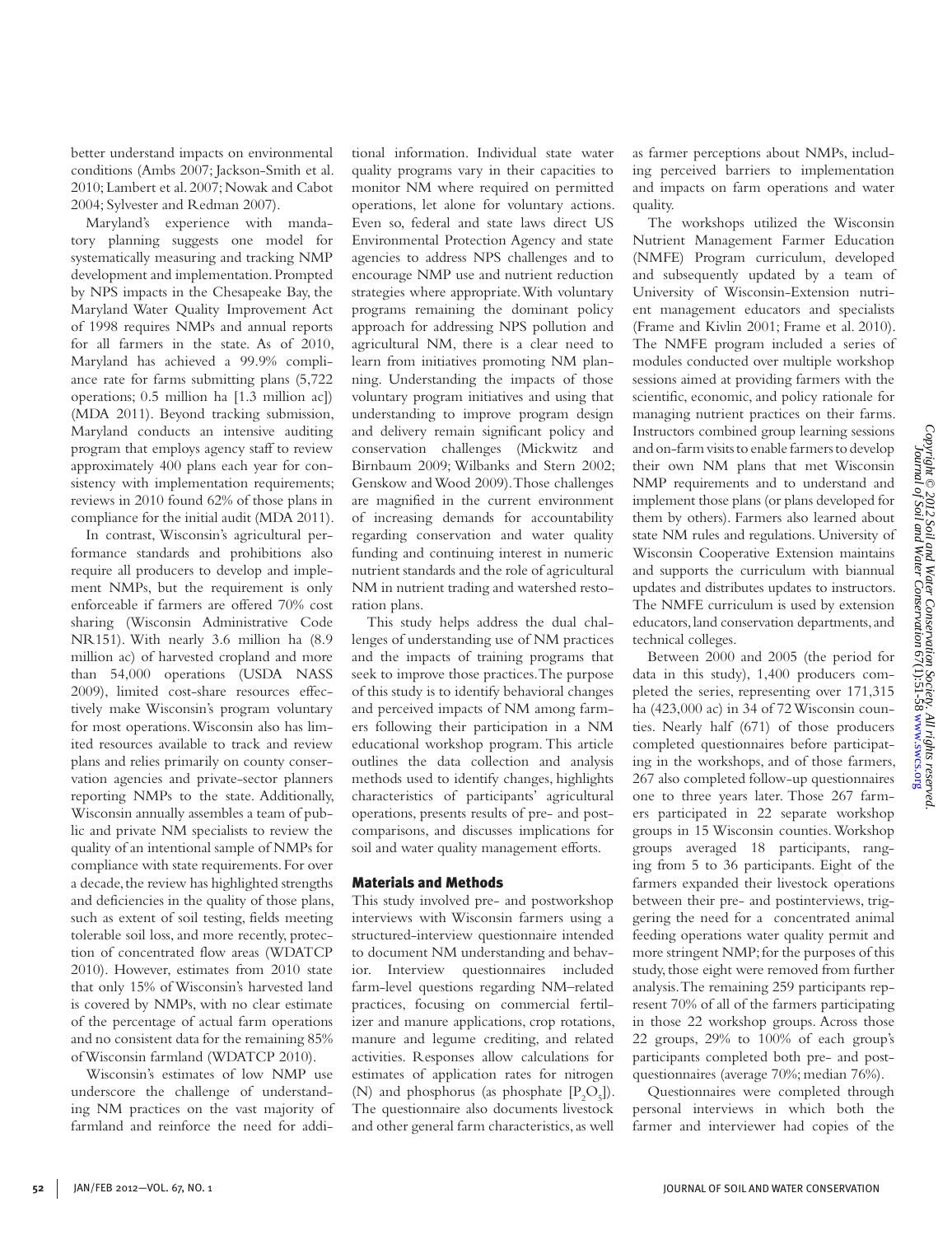questionnaire, and the interviewer recorded the responses. The interviews were intended to be brief, often lasting less than 30 minutes. Local workshop instructors administered the preworkshop questionnaire to project participants following a general interview protocol. Interviews were conducted in person before participation in the workshop (between 2000 and 2005) and then again one to three growing seasons after the workshop sessions were completed (between 2001 and 2006). Postworkshop questionnaires were completed by the instructor or another conservation professional. The period between measurements allowed the farmers time to incorporate NM practices into their purchasing decisions and crop rotation schedules. Pre/post comparison provided information about changes in perceptions, application rates, and practices reflective of NMFE Program goals. Statistical analyses for correlations and significance of differences were conducted with IBM SPSS Statistics software (version 19) using independent sample *t*-tests and Pearson's correlations.

The interview questionnaire collects data about nutrient application rates using a single representative cornfield as a proxy for other fields, rather than asking for detailed information on multiple fields (e.g., Shepard 2000, 2005). This allows farmers to recall nutrient application from memory without relying on their records. Each farmer identified the dominant soil texture, previous crop rotations, commercial nutrient sources, and manure applied for the representative field. For additional context, farmers were also asked if other fields received more, less, or about the same amount of nutrient sources as that field.

The study's nutrient estimates are calculated from responses provided. Resulting estimates of nutrient availability from crop history are conservative, erring toward producing lower values of residual cropavailable nutrients in several ways: estimates exclude residual soil nitrate other than firstyear legume nitrogen credits; they account for only first-year manure nitrogen credits; they assume manure was surface applied and not incorporated into the soil; and only the lowest values are used when a range is available for manure or legume credits. Credits for a first-year corn field coming out of a legume rotation were estimated following the University of Wisconsin guidelines (Kelling et al. 1998; Laboski et al. 2006) as

## Table 1 Farm characteristics of participants (postworkshop).

|                                         | Average | <b>Median</b> | <b>Minimum</b> | <b>Maximum</b> |
|-----------------------------------------|---------|---------------|----------------|----------------|
| <b>Farm size</b>                        |         |               |                |                |
| Tillable area (ac) ( $n = 259$ )        | 373     | 280           | 20             | 2,000          |
| Number of fields ( $n = 253$ )          | 36      | 25            | 1              | 210            |
| <b>Herd size</b>                        |         |               |                |                |
| Dairy cattle ( $n = 218$ )              | 164     | 124           | 20             | 690            |
| Hogs $(n = 23)$                         | 75      | 40            | 5              | 300            |
| Beef cattle $(n = 75)$                  | 85      | 39            | 2              | 800            |
| Poultry ( $n = 13$ )                    | 2.435   | 50            | 1              | 16.000         |
| Farm products as a percentage of income |         |               |                |                |
| Dairy products ( $n = 257$ )            | 66%     | 80%           | $\Omega$       | 100            |
| Livestock & cattle $(n = 258)$          | 17%     | 10%           | Ω              | 100            |
| Cash crops $(n = 258)$                  | 13%     | 9%            | O              | 100            |

a poor stand (0% to 30% alfalfa) with nitrogen values of 101 kg N ha<sup>-1</sup> (90 lb N ac<sup>-1</sup>) for medium- and fine-textured soils and 45 kg N ha<sup>-1</sup> (40 lb N ac<sup>-1</sup>) for sandy soils. For soybean rotations, first-year credits were 45 kg N  $ha^{-1}$  (40 lb N  $ac^{-1}$ ) for medium- and fine-textured soils with no credits for sandy soils. First-year credits for peas were 22 kg N ha<sup>-1</sup> (20 lb N ac<sup>-1</sup>) for medium- and finetextured soils with no credits for sandy soils, and for clover, first year credits were 81 kg  $N$  ha<sup>-1</sup> (72 lb N ac<sup>-1</sup>) for medium- and finetextured soils and 36 kg N ha<sup>-1</sup> (32 lb N ac<sup>-1</sup>) for sandy soils.

Estimates of nutrients from manure were determined by asking farmers to specify field size, type of manure applied, type of manure spreader, and size and number of loads applied within 12 months prior to the last corn planting. The amount of plant-available N and  $P_2O_5$  were estimated from University of Wisconsin guidelines (book values) based only on first-year nutrient availability (Kelling et al. 1998; Laboski et al. 2006). Nitrogen availability assumed 1.5 kg N  $Mg^{-1}$ (3 lb N tn<sup>-1</sup>) for dairy cow manure (1 kg N  $Mg^{-1}$  [8 lb N 1,000 gal<sup>-1</sup>] if liquid applied), 2 kg N  $Mg^{-1}$  (4 lb N tn<sup>-1</sup>) for manure from beef cattle  $(0.6 \text{ kg N} \text{ Mg}^{-1} [5 \text{ lb N} 1,000$ gal<sup>-1</sup>] if liquid applied), 3.5 kg N  $Mg^{-1}$  (7 lb N tn<sup>-1</sup>) for hog manure  $(2 \text{ kg N Mg}^{-1} [17 \text{ lb})$ N 1,000 gal<sup>-1</sup>] if liquid applied), and 10 kg N  $Mg^{-1}$  (20 lb N tn<sup>-1</sup>) for poultry (1 kg N  $Mg^{-1}$  [8 lb N 1,000 gal<sup>-1</sup>] if liquid applied). Estimates of available  $P_2O_5$  assumed 1.5 kg  $P_2O_5$  Mg<sup>-1</sup> (3 lb  $P_2O_5$  tn<sup>-1</sup>) for dairy cow manure (1 kg  $P_2O_5Mg^{-1}$  [8 lb  $P_2O_5 1,000$ gal<sup>-1</sup>] if liquid applied), 2.5 kg  $P_2O_5Mg^{-1}$  (5 lb  $P_2O_5$ tn<sup>-1</sup>) for manure from beef cattle (0.6  $\text{kg P}_2\text{O}_5\text{Mg}^{-1}$  [5 lb  $\text{P}_2\text{O}_5$  1,000 gal<sup>-1</sup>] if liquid applied),  $3 \text{ kg } P_2O_5 \text{ Mg}^{-1}$  (6 lb  $P_2O_5 \text{ tr}^{-1}$ ) for

hog (1.2 kg  $P_2O_5Mg^{-1}$  [10 lb  $P_2O_5$  1,000 gal<sup>-1</sup> <sup>1</sup>] if liquid applied), and 15 kg  $P_2O_5Mg^{-1}$  (30 lb  $P_2O_5$ tn<sup>-1</sup>) for poultry (0.7 kg  $P_2O_5Mg^{-1}$  [6 lb  $P_2O_5$  1,000 gal<sup>-1</sup>] if liquid applied) (Kelling et al. 1998; Laboski et al. 2006). No other manures were applied.

### Results and Discussion

*Participant Farm Characteristics.* Most of the 259 operations tracked for this study were in corn–soybean rotations with livestock. Table 1 highlights additional key characteristics. Ninety-two percent of operations had either dairy or beef animals as part of the operation. Eighty-four percent reported having dairy cows; dairy herd size ranged from 20 to 690 animals, with an average of 165 cows (milking and dry). Less than 10% had swine or poultry. Tillable land area ranged from 8 to 810 ha (20 to 2,000 ac), with an average of 151 ha (373 ac). Farms in this study averaged 36 fields, with a median of 25 fields; 5% of the farms had 100 fields or more. Eighty-seven percent of the producers reported operating in mostly silt or loamy soil, 9% reported operating in mostly clay, and 3% reported operating in mostly sandy soils.

All 259 farms used manure. Most (86%) managed the manure themselves. Fortyone percent of the farmers reported having one month or more of manure storage, 29% reported having six months or more of storage, and 10% had capacity to store manure for a full year. More than half (56%) put manure directly into their spreaders, and 49% hauled manure daily or frequently throughout the year. Just over one-third hauled mostly in the spring or mostly in the fall. Sixty-nine percent used a manure spreader, and 26% used a tank wagon. Fourteen percent had someone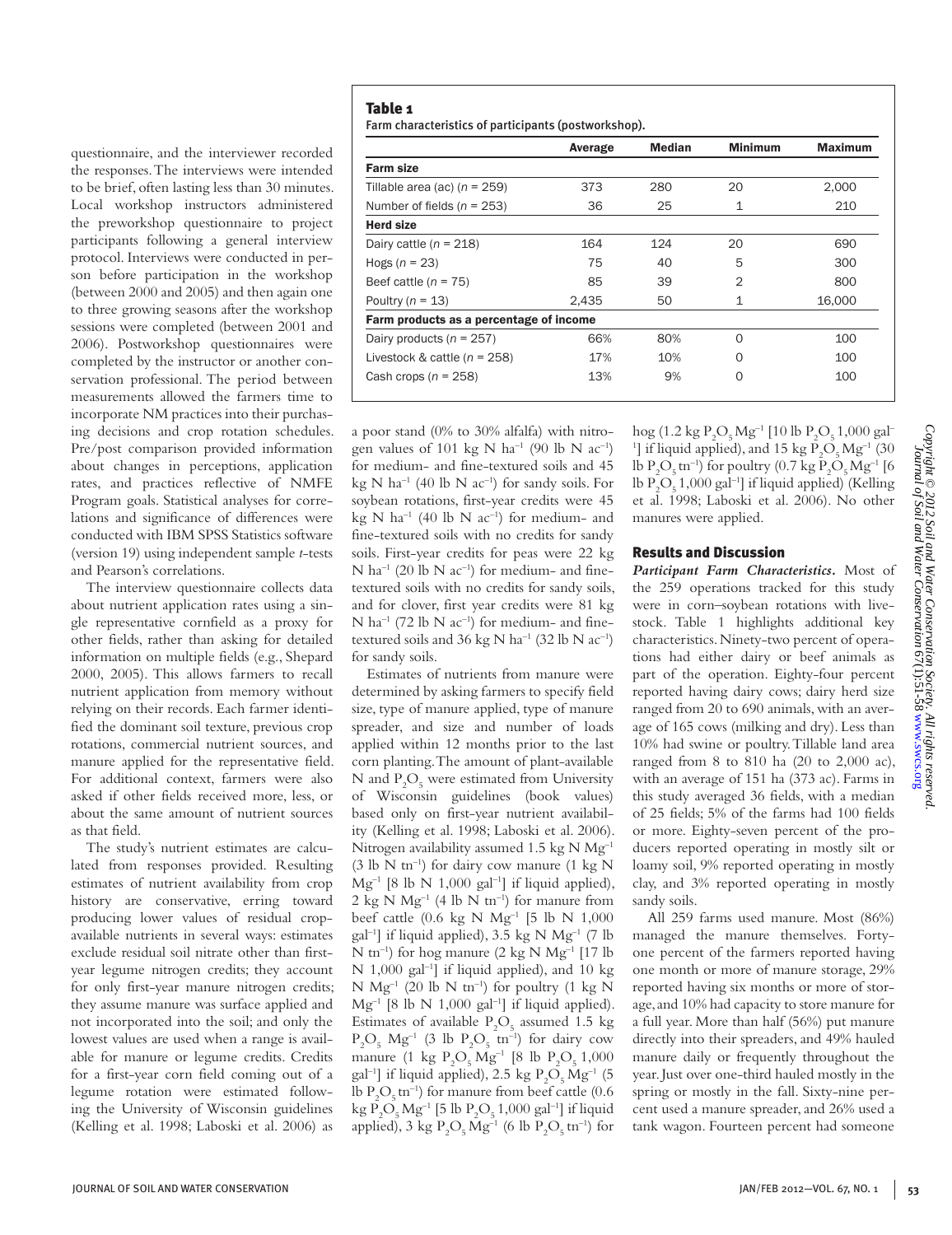else haul manure for them, either following the farm's NMP or spreading on locations identified for the applicator by the farmer. Most of the manure managed by participants was applied to cornfields. In addition to corn and soybean fields, farmers applied manure to small grains, canning crops, alfalfa, clover, and pasture.

*Postworkshop Changes: Nutrient Management Plans.* Of the 259 producers, 248 (96%) had NMPs in place by the time postworkshop interviews were conducted. Of those 248 farmers, 198 (76%) developed a NMP following the workshop, and 50 (19%) reported already having some form of a NMP prior to the workshop and also had a plan after completing the workshop. Eight of the farmers (3%) had not yet completed a NMP at the time of the postworkshop interview, and three farmers (1%) discarded their preworkshop NMPs and had not yet completed a replacement plan. Most NMPs were created within one year of participation in the training program. Of the 50 farmers with plans prior to the workshops, 22 (44%) reported in the preworkshop interviews that their written plan met the NRCS 590 standard. Following the workshops, 133 (54%) of the farmers with plans reported that those plans met the standard. Many farmers reported not being able to determine whether their plans met the NRCS technical standard.

The NMPs were developed by a mix of public and private planners and farmers. Most workshop participants were closely involved in the plan development and stated that they understood their plans. Before the workshop sessions, the majority of those with NMPs had plans that were created by a private agronomist or crop consultant (57%); 32% had plans developed by public sector conservationists (county staff, university extension, or NRCS); and 11% had developed their own plans. Following participation in the training program, the majority of new plans (57%) were created by or with public-sector conservationists (including educators), 20% were created by private-sector consultants, and 22% were created by the farmers working independently. After the workshops, 61% of the farmers that worked on new plans with professionals reported being "very much" involved in developing their NMPs; another 30% felt "somewhat" involved. Ninety-eight percent reported that their personal recommendations were included in the final plan; 55% felt that their personal recommenda-

# Table 2

Pre- and postworkshop nutrient application rates.

|                                                        | Number of<br>farmers (n) | <b>Preworkshop</b><br>average $lb$ ac <sup>-1</sup> | Postworkshop<br>average $lb$ ac <sup>-1</sup> | Change<br>$lb$ ac <sup>-1</sup> |
|--------------------------------------------------------|--------------------------|-----------------------------------------------------|-----------------------------------------------|---------------------------------|
| <b>Full group</b>                                      |                          |                                                     |                                               |                                 |
| Total N                                                | 254                      | 150                                                 | 154                                           | $+4$                            |
| Total $P_2O_{\epsilon}$                                | 248                      | 64                                                  | 63                                            | $-1$                            |
| <b>Farmers decreasing application</b>                  |                          |                                                     |                                               |                                 |
| <b>Total N</b>                                         | 116                      | 193                                                 | 118                                           | $-75*$                          |
| Total $P_{\alpha}O_{\epsilon}$                         | 106                      | 91                                                  | 45                                            | $-46*$                          |
| <b>Farmers increasing application</b>                  |                          |                                                     |                                               |                                 |
| <b>Total N</b>                                         | 127                      | 110                                                 | 189                                           | $+79*$                          |
| Total $P_{\alpha}O_{\epsilon}$                         | 108                      | 39                                                  | 84                                            | $+45*$                          |
| Differences between those increasing versus decreasing |                          |                                                     |                                               |                                 |
| Differences in N                                       |                          | $83*$                                               | $71*$                                         |                                 |
| Differences in D O                                     |                          | <b>50*</b>                                          | $Q/A*$                                        |                                 |

Differences in  $P_2O_5$  52\* 84\* Notes: N = nitrogen.  $P_2O_5$  = phosphate. University recommendations for N ranged from 80 to  $200$  lb ac<sup>-1</sup> based on soil organic matter, soil yield potential, and irrigation.

\**p* < 0.001

tions were "very much" included in the final plan. Among the 248 farmers with NMPs after the workshops, 70% indicated that they understood their plans "very well."

Farmers stated several reasons for developing NMPs. Sixty-seven percent were motivated to develop their plans because of a government program, specifically to stay ahead of regulations, as a prerequisite for constructing manure storage, and to meet requirements to apply manure from another farm. Other stated reasons included a desire to save money, improve manure and fertilizer management, and protect the environment.

*Postworkshop Changes: Nutrient Application.* As discussed previously, estimates of N and  $P_2O_5$  application rates were obtained through direct interviews with farmers. Nitrogen sources included commercial (purchased) fertilizer, manure applications, and legumes from crop rotations. Phosphorus estimates included commercial and manure sources. Table 2 provides an overall summary of nutrient application rates before and after the workshops.

There were substantial and statistically significant changes in the application rates of N and  $P_2O_5$  before and after participating in the NM program. Although not detectable when looking solely at the change in average application rates, further analysis of individual participants show significant shifts. Fortyseven percent decreased their N applications, with an average reduction of 84 kg N  $ha^{-1}$ (75 lb N ac<sup>-1</sup>), 2% did not change their N rates, and 51% increased their N applications by an average of 89 kg N ha<sup>-1</sup> (79 lb N ac<sup>-1</sup>).

Similarly, for  $P_2O_5$ , 46% decreased application rates by an average of 52 kg  $P_2O_5$  ha<sup>-1</sup> (46 lb  $P_2O_5$  ac<sup>-1</sup>), 7% did not change, and 47% increased their application rates by an average of 50 kg  $P_2O_5$  ha<sup>-1</sup> (45 lb  $P_2O_5$  ac<sup>-1</sup>).

Importantly, those who decreased their nutrient use and those who increased their nutrient use mostly began at very different levels of application before the workshops, and they largely changed from either excessively high or very low rates to rates closer to recommendations. The preworkshop N and P<sub>2</sub>O<sub>5</sub> application rates were significantly different for those who increased their application rates versus those who decreased their application rates (table 2). Much of the increases in application rates came from farmers who were applying lower levels before the workshops, and much of the decreases in application rates came from farmers who were applying high levels of nutrients before the workshop. Average preworkshop application was 216 kg N ha<sup>-1</sup> (193 lb N ac<sup>-1</sup>) for those decreasing N, compared to 123 kg N ha<sup>-1</sup> (110 lb N ac<sup>-1</sup>) for those increasing it ( $p < 0.001$ ). Similarly, for  $P_2O_5$ , those increasing had an average preworkshop rate of 44 kg  $P_2O_5$  ha<sup>-1</sup> (39 lb  $P_2O_5$  ac<sup>-1</sup>); those decreasing began with an average preworkshop rate of 102  $\text{kg } P_2O_5 \text{ ha}^{-1}$  (91 lb  $P_2O_5 \text{ ac}^{-1}$ ) ( $p < 0.001$ ).

Beyond the group averages of farmers increasing versus decreasing, there is a statistically significant correlation between preworkshop nutrient application rates and the amount and direction of change. For both nutrients, high initial rates correlated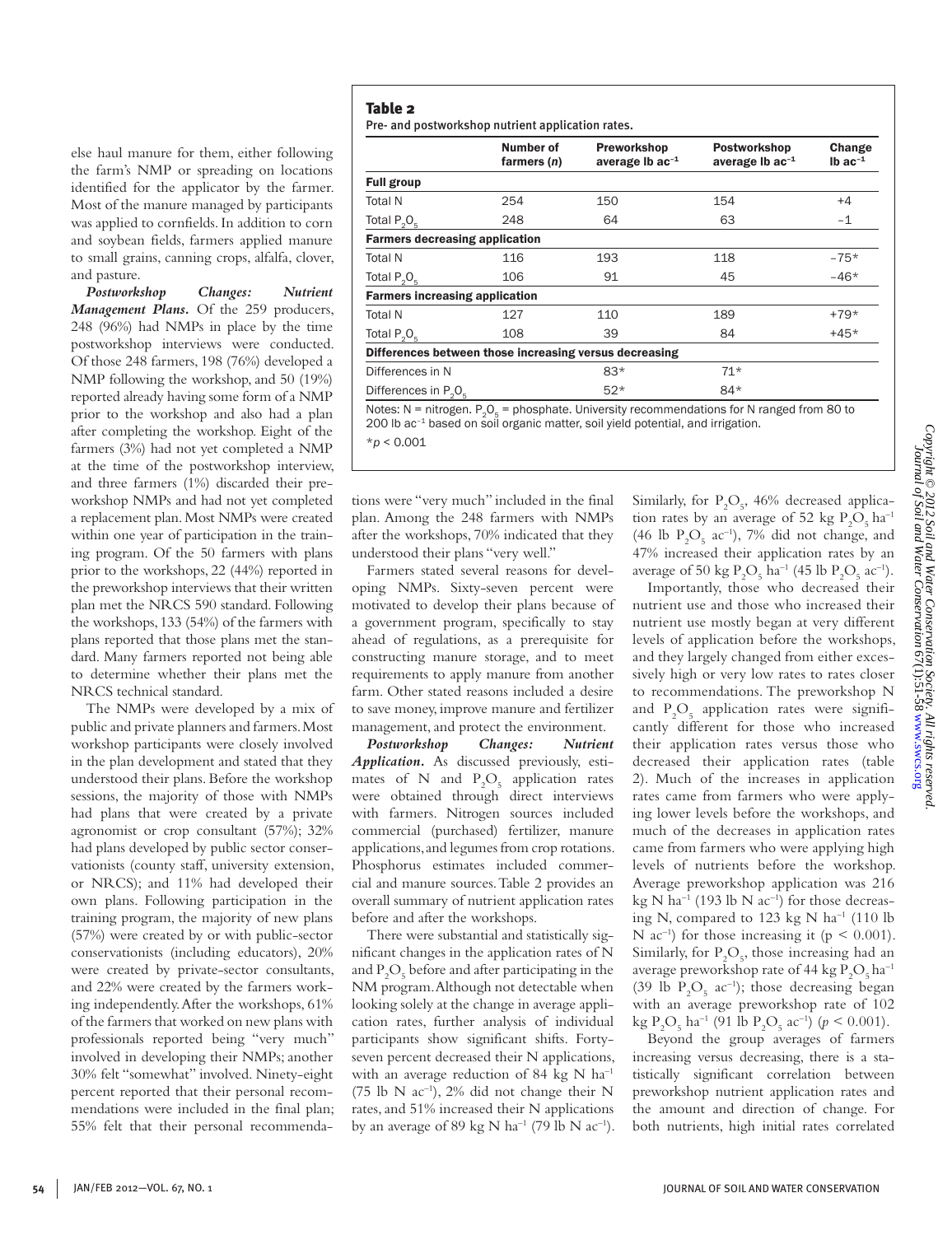Changes for farmers whose application rates were initially in the highest and lowest quintile groups.

|                                           | Nitrogen                             |                                     | <b>Phosphorus</b>                    |                                                   |
|-------------------------------------------|--------------------------------------|-------------------------------------|--------------------------------------|---------------------------------------------------|
|                                           | Initially in<br>highest<br>20% group | Initially in<br>lowest<br>20% group | Initially in<br>highest<br>20% group | <b>Initially in</b><br><b>lowest</b><br>20% group |
| Rate (lb $ac^{-1}$ )                      |                                      |                                     |                                      |                                                   |
| Change in total application               | $-97$                                | $+84*$                              | $-68$                                | $+35*$                                            |
| Total rate pre (for group)                | 271                                  | 48*                                 | 144                                  | $17*$                                             |
| Total rate post (for group)               | 172                                  | $131*$                              | 76                                   | $53*$                                             |
| Percent (%)                               |                                      |                                     |                                      |                                                   |
| Moving to different quintile postworkshop | 73                                   | 62                                  | 65                                   | 69                                                |
| Increasing rate                           | 10                                   | 84                                  | 12                                   | 83                                                |
| Decreasing rate                           | 90                                   | 10                                  | 82                                   | 14                                                |
| Unchanged                                 | 0                                    | 6                                   | 6                                    | 3                                                 |
| With plan preworkshop                     | 4                                    | 3                                   | 5                                    | 3                                                 |
| With plan postworkshop                    | 96                                   | 96                                  | 98                                   | 96                                                |
| With plan developed by public sector      | 39                                   | 56                                  | 54                                   | 62                                                |
| With plan developed by private sector     | 24                                   | 20                                  | 15                                   | 19                                                |
| Developing their own plans                | 37                                   | 24                                  | 30                                   | 13                                                |
| Area (ac)                                 |                                      |                                     |                                      |                                                   |
| Receiving manure pre workshop             | 115                                  | 145                                 | 117                                  | 100                                               |
| Receiving manure post workshop            | 142                                  | 159                                 | 128                                  | 135                                               |
| $*_{p}$ < 0.001                           |                                      |                                     |                                      |                                                   |

with larger decreases, and lower initial rates correlated with larger increases  $(r = -0.605)$ for change in N;  $r = -0.712$  for change in P; for both *p* < 0.01). Farmers also increased the land area on which they applied manure (table 3). Changes were likely the result of reducing overapplications of fertilizer and manure, allocating nutrients to additional fields that had not traditionally received manure, and increasing rates to more closely match soil test recommendations.

Changes are especially pronounced when reviewing the subsets of farmers who were highest and lowest appliers before the workshops. Dividing the preworkshop N and P2 O5 application rates into quintiles creates groupings of the highest and lowest 20%. Table 3 illustrates changes for farmers in those groups. In each case, 62% to 73% moved out of their original quintile groups (no longer a highest or lowest applier) by either increasing or decreasing their application rates after the workshops.

Farmers who applied at least 230 kg N ha<sup>-1</sup> (205 lb N ac<sup>-1</sup>) before the workshops made up the top quintile group (the highest 20% of N application rates). The average change for this group was a decrease of 109 kg N ha<sup>-1</sup> (97 lb N ac<sup>-1</sup>). Within the group, 90% of those highest appliers decreased their total N application rates by an average of 131 kg N ha<sup>-1</sup> (117 lb N ac<sup>-1</sup>), with a median of 124 kg N ha<sup>-1</sup> (111 lb N ac<sup>-1</sup>), and 10% of this group further increased their total application by an average of 90 kg N ha<sup>-1</sup> (80 lb N ac<sup>-1</sup>), with a median of 51 kg N ha<sup>-1</sup> (45 lb  $N$   $ac^{-1}$ ).

Similarly, farmers in the top quintile for preworkshop  $P_2O_5$  application rates all initially applied 108 kg  $P_2O_5$  ha<sup>-1</sup> (96 lb  $P_2O_5$ ac–1) or more. On average, this group of high appliers decreased their  $P_2O_5$  application rates by 76 kg  $P_2O_5$  ha<sup>-1</sup> (68 lb  $P_2O_5$  ac<sup>-1</sup>). Digging deeper, 82% of those highest appliers decreased their application rates by an average of 92 kg  $P_2O_5$  ha<sup>-1</sup> (82 lb  $P_2O_5$  ac<sup>-1</sup>), with a median of 81 kg  $P_2O_5$  ha<sup>-1</sup> (72 lb  $P_2O_5$  ac<sup>-1</sup>). Six percent did not change their total  $P_2O_5$ application rates, and 12% further increased their total application rates by an average of 36 kg  $P_2O_5$  ha<sup>-1</sup> (32 lb  $P_2O_5$  ac<sup>-1</sup>), with a median of 35 kg  $P_2O_5$  ha<sup>-1</sup> (31 lb  $P_2O_5$  ac<sup>-1</sup>).

More than 8 in 10 farmers beginning with very low application rates increased their rates. The bottom quintile (lowest 20%) for preworkshop N application included farmers applying less than 91 kg N ha<sup>-1</sup> (81 lb N ac<sup>-1</sup>) before the workshops. On average, this group of lowest appliers increased their applications by 94 kg N ha<sup>-1</sup> (84 lb N ac<sup>-1</sup>). Eighty-four percent of them increased by an average of 116 kg N ha<sup>-1</sup> (103 lb N ac<sup>-1</sup>), with a median of 99 kg N ha<sup>-1</sup> (88 lb N ac<sup>-1</sup>), to an average application rate of 168 kg N ha<sup>-1</sup> (150 lb

 $N$  ac<sup>-1</sup>). Six percent of this lowest N applier group did not change, and 10% of the lowest quintile decreased further, on average by 36 kg N ha<sup>-1</sup> (32 lb N ac<sup>-1</sup>), with a median of 39 kg N ha<sup>-1</sup> (35 lb N ac<sup>-1</sup>).

Similarly, the lowest preworkshop  $P_2O_5$ appliers (the bottom quintile group) used less than 28 kg  $P_2O_5$  ha<sup>-1</sup> (25 lb  $P_2O_5$  ac<sup>-1</sup>) before attending workshops. On average, this group of farmers increased application by 39 kg  $P_2O_5$  ha<sup>-1</sup> (35 lb  $P_2O_5$  ac<sup>-1</sup>). The increases came from 83% of this group, who increased by 54 kg  $P_2O_5$  ha<sup>-1</sup> (48 lb  $P_2O_5$  ac<sup>-1</sup>), with a median of 47 kg  $P_2O_5$  ha<sup>-1</sup> (42 lb  $P_2O_5$  ac<sup>-1</sup>), to an average of 73 kg  $P_2O_5$  ha<sup>-1</sup> (65 lb  $P_2O_5$ ac–1). Three percent did not change their application rates, and 14% further decreased their rates, on average by 7 kg  $P_2O_5$  ha<sup>-1</sup> (6 lb  $P_2O_5$  ac<sup>-1</sup>), with a median of 7 kg  $P_2O_5$  ha<sup>-1</sup> (6 lb  $P_2O_5$  ac<sup>-1</sup>).

Many of the initial low appliers who increased their N and  $P_2O_5$  rates brought them closer in line with university recommendations for profitability and environmental protection. Beyond those changes, table 3 identifies the source of NMPs for farmers in those quintile groups. Those with the lowest initial rates relied more heavily on assistance from public-sector planners for support. Table 3 also illustrates that all groups increased the area receiving manure between the pre- and postinterviews. Across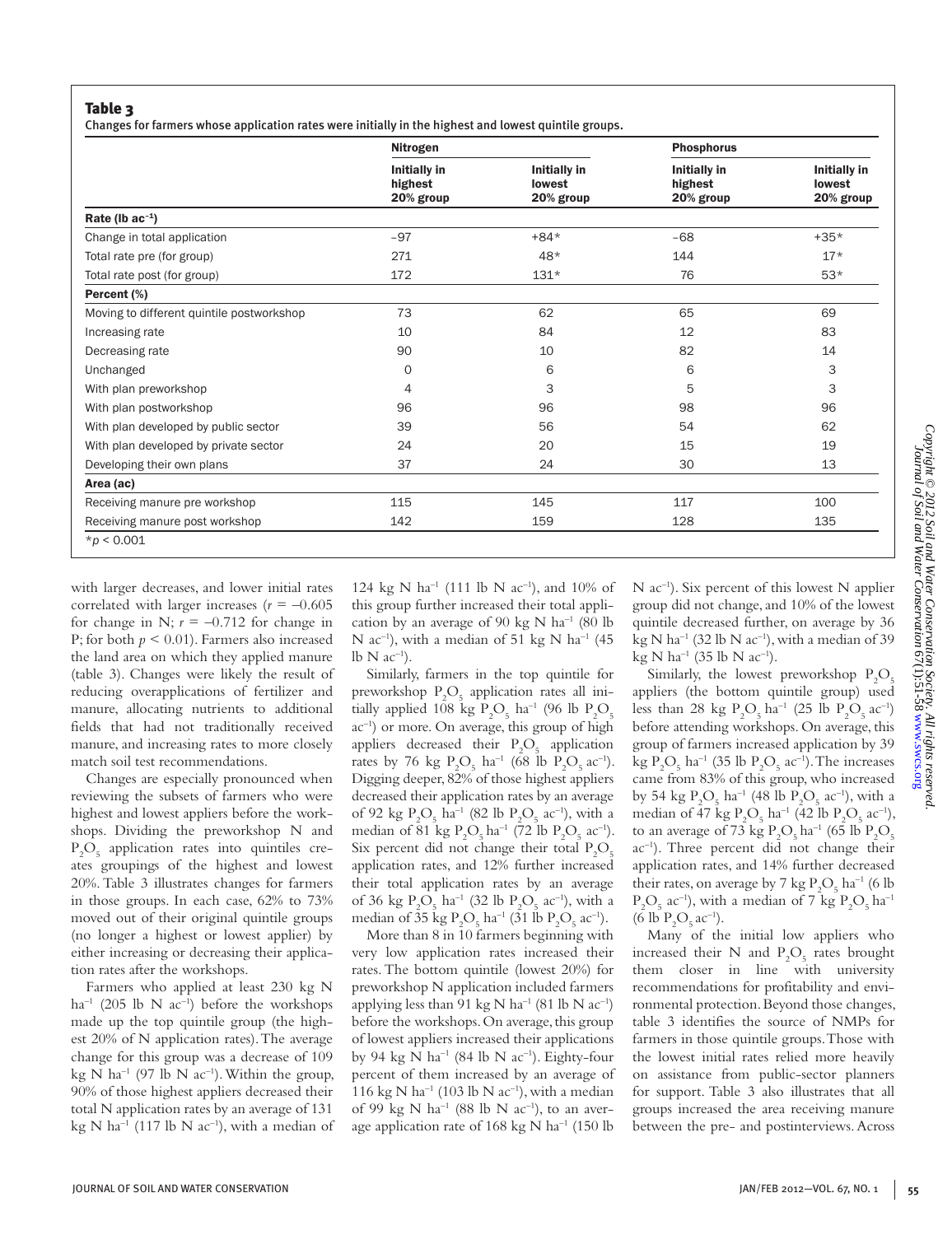### Table 4

Farmer postworkshop perceptions of changes associated with a nutrient management plan (NMP).

| <b>Topic</b>                             | <b>Participants who agree</b>  |                    | Average estimated change |  |
|------------------------------------------|--------------------------------|--------------------|--------------------------|--|
| <b>Commercial nitrogen</b>               | (%)                            |                    | $(lb \text{ ac}^{-1})$   |  |
| I decreased N with a NMP                 | 65                             |                    | decreased by 54          |  |
| I had no change in N application         | 33                             |                    |                          |  |
| I increased N with a NMP                 | 2                              |                    | increased by 22          |  |
| <b>Commercial phosphorus</b>             | (%)                            |                    | $(lb \text{ ac}^{-1})$   |  |
| I decreased P with a NMP                 | 51                             |                    | decreased by 32          |  |
| I had no change in P application         | 47                             |                    |                          |  |
| I increased P with a NMP                 | 2                              |                    | increased by 27          |  |
| <b>Production costs</b>                  | (%)                            |                    | $(S \text{ ac}^{-1})$    |  |
| I had no change in production costs      | 24                             |                    |                          |  |
| A NMP saved money                        | 69                             |                    | saved me 18              |  |
| A NMP cost money                         | $\overline{2}$                 |                    | cost me 27               |  |
| I don't know                             | 5                              |                    |                          |  |
| <b>Corn yields</b>                       | (%)                            |                    | (bu $ac^{-1}$ )          |  |
| There was no change in corn yield        | 74                             |                    |                          |  |
| A NMP increased corn yield               | 18                             |                    | increased by 18          |  |
| A NMP decreased corn yield               | 3                              |                    | decreased by 16          |  |
| I don't know                             | 6                              |                    |                          |  |
| Impact                                   | <b>Surface</b><br>water $(\%)$ | Groundwater<br>(%) |                          |  |
| A NMP will have no impact                | 5                              | 6                  |                          |  |
| A NMP will have a small, positive impact | 53                             | 54                 |                          |  |
| A NMP will have a major, positive impact | 38                             | 36                 |                          |  |
| I don't know                             | 4                              | 4                  |                          |  |

all groups, farmers increased the percentage of land receiving manure, from an average of 57% before the workshops to 79% afterwards. Median values increased from 33% to 37% of tillable land. This reallocation of manure over a larger area is consistent with training recommendations for decreasing nutrient concentrations to reduce risk of negative water quality impacts.

*Postworkshop Changes: Farmer Implementation of Nutrient Management Plans.* In addition to comparing calculated differences in application rates before and after the workshops, the study also asked farmers about their written plans and their NM changes. Of the 248 farmers with NMPs after the training, 86% indicated that their plans cover 76% or more of their croplands. Eighty-two percent indicated that they have been able to follow the recommendations in their plan on 76% or more of their acres, and 41% said they follow their plan on 100% of their acres.

Table 4 highlights perceived impacts of NMPs on the use of commercial nutrients, production costs, yields, and local water resources. Sixty five percent stated that

they decreased commercial N with a NMP. Fifty-one percent decreased commercial phosphorus with a NMP. Sixty-nine percent stated that their NMPs saved them money. Seventy-four percent saw no change in corn yield. Fifty-three percent indicated that their NMPs will have a small, positive impact on surface water quality (54% on groundwater). Thirty-eight percent said that their NMPs will have a major, positive impact on surface water quality (36% on groundwater).

After the workshops, farmers had lower concerns about a number of barriers to NMP implementation that were predicted by the literature. Prior to the workshops, 27% were concerned or greatly concerned about the amount of time it would take to do NM planning; that dropped to 7% after the workshops. Twelve percent were initially concerned that the plan would not protect profits (13%) and yields (12%); those both dropped to 1% or less after the workshops. Only concerns about having too little manure to spread on all of the fields that were specified in the NMP increased following the workshops, from 10% before to 20% after. Concerns about having too much

manure dropped from 11% to 5%. Before the workshops, those anticipating problems in moving manure to all of the fields specified in the plan ranged from 41% (due to inclement weather) to 29% (due to field location) to 26% (due to amount of time required). Those percentages decreased postworkshop to 30% (weather), 22% (location), and 14% (time) respectively.

As a final point, NMPs emphasize the importance of soil tests as a basic element of implementation. Postprogram data show that the number of farmers who test their soil every three to four years increased from 48% to 71%, while the number of farmers who test their soil every five years, never test soil, or have no pattern to soil testing all decreased. This behavioral change is promising and could be considered an important indication of progress. It confirms that a significant percentage of farmers changed their behavior, but that 3 out of 10 are still not following the recommended practice.

### Summary and Conclusions

*Changing Nutrient Management Through Training.* This study suggests that the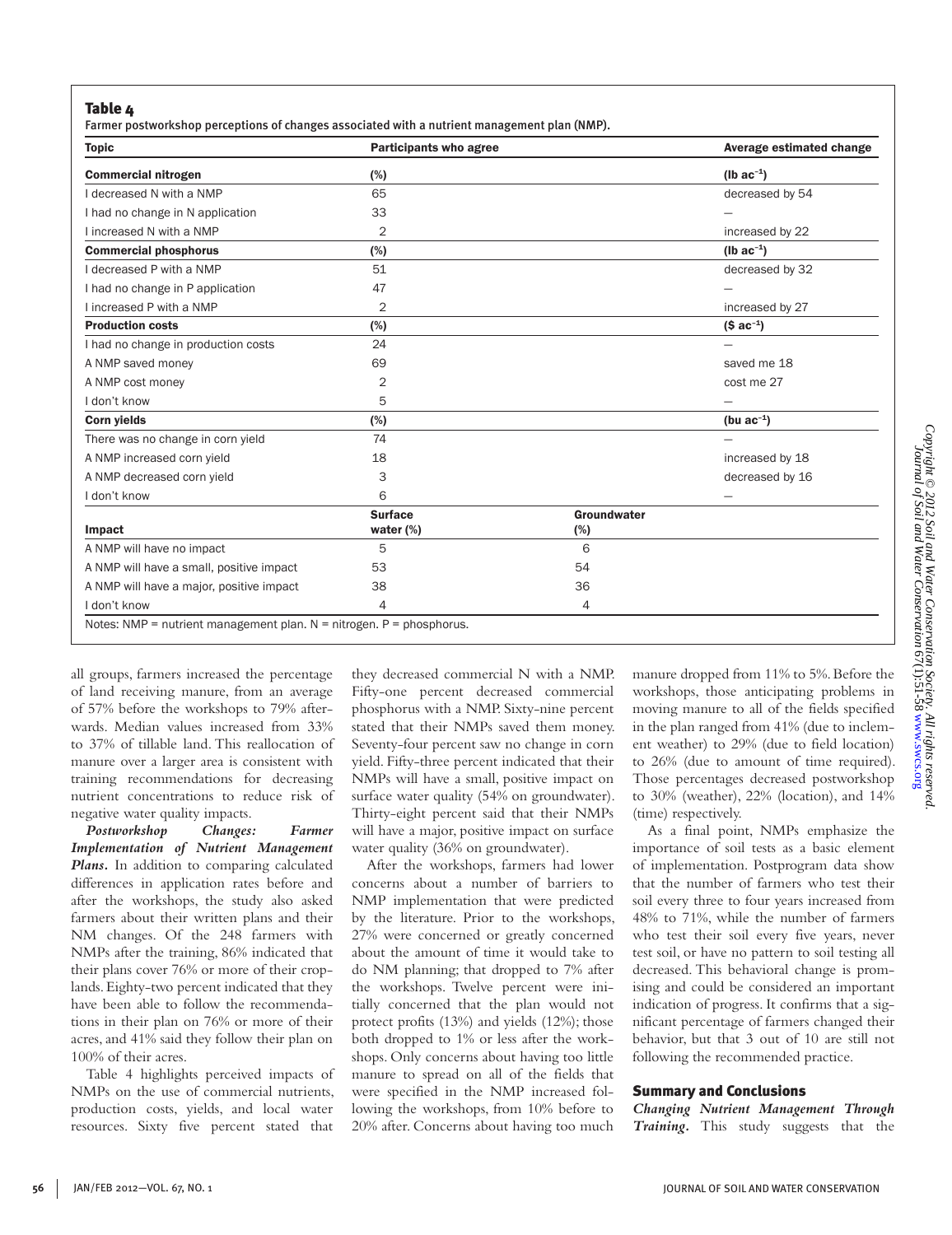Wisconsin NMFE Program, with its emphasis on multiple workshop sessions and direct farmer-educator interaction, is an effective approach for helping farmers understand NM and develop NMPs. All but a few participants developed plans (96%), and almost all participants stated that they understand their NMP. The study established that NM application rates changed following workshop participation and that soil testing frequency increased. Roughly half of the farmers increased their application rates following the workshops. Most of the highest appliers in the preworkshop assessment reduced their nutrient application rates substantially. Participants believe that their plans have saved them money and had no negative effects on yield. Issues that were initially perceived as obstacles to NM largely did not interfere with plan implementation.

These findings reinforce the importance of educational programs as components of a strategy for NM, and less directly, as components of water quality improvement efforts. While private sector agronomists and nongovernmental organizations have roles in developing and updating plans, ongoing funding and resource support for educational program development and delivery by the public sector is important.

*Nutrient Management Implementation Challenges.* Farmers in this study reported following their NMPs on most of their lands most of the time, but only 4 in 10 said that they follow the plan on 100% of their land area. More than double that amount (more than 8 in 10) are able to follow their plans on 76% or more of their land areas. This finding reinforces the need to look beyond the number of plans produced and to understand the extent to which producers are following sound NM practices in order to understand NMP use. Shepard (2005) noted this issue and the importance of a policy emphasis that includes a focus on building farmer understanding and implementation of NMPs. Quality reviews of plans and compliance audits further reinforce the point (e.g., WDATCP 2010; MDA 2011) and identify important issues for those writing and using NMPs.

Several researchers also point to the personal relationships developed between farmers and conservation professionals and one-on-one, personalized advice as important elements of NM education (Brant 2003; Nowak and Cabot 2004; Shepard 2005). In a recent contribution, Nowak (2011) argues

for recognizing farmers as equal collaborators in the "conservation journey" and calls for additional resources to expand the network and capacity of local conservationists and educators to do this work. Training programs like the Wisconsin NMFE workshops help establish and build upon those relationships and allow conservationists and educators to understand and address the particular farming style and biophysical characteristics of individual farms to overcome NM implementation challenges. Group training and workshop models also support peer learning opportunities and can positively reinforce local norms for NM and related agricultural management practices.

*Using Social Data.* Nutrient management involves both behavioral and biophysical contextual components, and crafting workable approaches requires information about both (Brant 2003; Nowak and Cabot 2004). There are clear benefits to conducting more intensive, on-farm research to identify operational challenges in implementing NM (e.g., Cabot et al. 2006; Pierce et al. 2007; Weld et al. 2002), and findings from the USDA Conservation Effects Assessment Project studies illustrate the importance of incorporating social dimensions into that research (see Osmond 2010). Yet, beyond formalized research and comparative methodological approaches for NMP development (e.g., Sharpley et al. 2003; Weld et al. 2002), there is a need for complementary and accessible methods and measurement tools that incorporate socioeconomic and behavioral changes into use of NM and related voluntary practices, as well as a commitment to use them as part of a natural resource protection effort (Robertson et al. 2007; Genskow and Wood 2009; Prokopy 2011).

The comparative pre/post findings in this study would not have been possible by relying on NMPs for data. Participants did not have them before the workshops, and reviewing private NMPs for data rather than conducting interviews with farmers would have been less insightful and potentially more intrusive. It is worth noting that the ability to track the same participants at two points in time allowed for insights on individual NM changes in this study that would not have been evident if the results had relied solely on comparisons of two separate groups. This suggests value in targeting measures to include key groups or individuals

of interest and contacting them at multiple points in time.

Incorporating spatial analysis with social data could help further understand connections to specific areas and potential environmental sensitivities (Lawley et al. 2009; Diebel et al. 2008). Information about NM behaviors and NMP implementation could readily support other efforts (e.g., Lambert et al. 2007; Prokopy et al. 2009) to learn more about various populations of farmers, their uses of practices, and their connections with environmentally sensitive areas. Such approaches provide information compatible with requirements for "measurable milestones" and progress indicators associated with US Environmental Protection Agency watershed management plans (USEPA 2008).

Just as adopting and implementing NMPs is a complex behavior, this study illustrates that understanding if, how, and why those changes are occurring is also complex and that it requires more than documenting the numbers of plans completed. There is a need for accessible approaches to measure and track NM behaviors—whether or not a NMP exists. Outreach, education, and individual consultation are important components in approaches to expand agricultural NM. In particular, this study suggests that educational workshops involving individual interaction with farmers in plan development supports changes in NM practices and ultimately may lead to more effective environmental and water quality efforts.

### Acknowledgements

The nutrient management educational program discussed in this article was developed by Dennis Frame, professor; Paul Kivlin, NM specialist; Scott Sturgul, NM specialist; and colleagues in the University of Wisconsin Cooperative Extension and University of Wisconsin-Madison. This analysis would not have been possible without their efforts or the efforts of many local educators teaching the program and conducting evaluation interviews. Their contributions are greatly appreciated as are comments provided by reviewers. The work was supported in part by funding through the USDA Conservation Technology Transfer Program for Wisconsin.

### References

Ambs, T. 2007. A state agency perspective. *In* Managing Agricultural Landscapes and Environmental Quality, ed. M. Schnepf and C. Cox, 178-180. Ankeny, IA: Soil and Water Conservation Society.